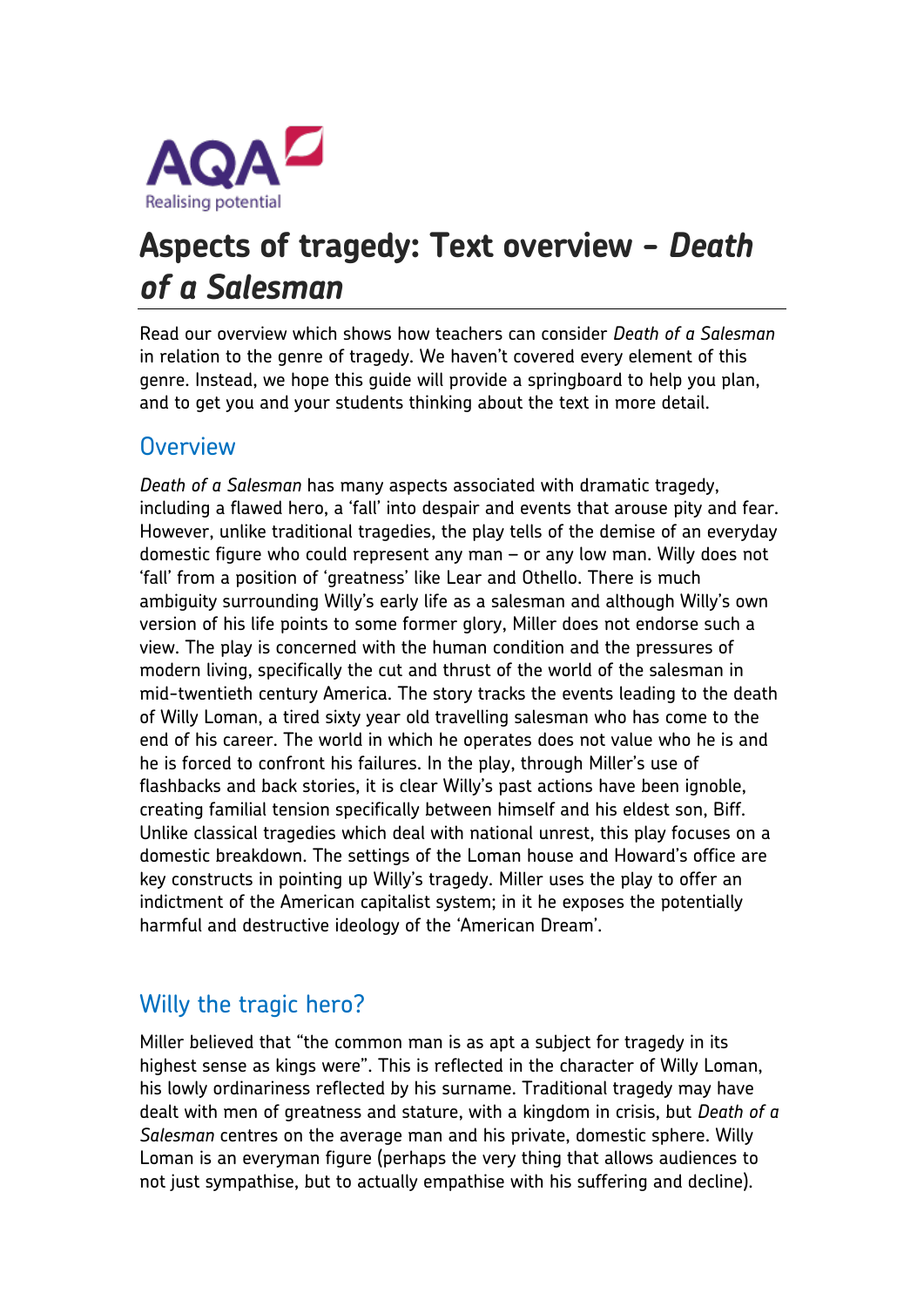Despite his low status, he has many of the traits which we would associate with classical tragic heroes. Like Lear, he actively collaborates in his own downfall; he has a tragic flaw and never understands the inconsistency of his beliefs. On the one hand he wants to be popular and liked and on the other he encourages competitive and unlawful behaviour. He has that myopia, or blindness, which we expect of tragic heroes. He is self-deluded, believing in dreams which are in fact destructive; he makes mistakes and missteps; and he suffers acutely and causes terrible suffering in his family. In the end he dies, taking his own life having realised something of his own insignificance. Yet for all of his shortcomings, like Othello, it could be said that 'he was great of heart' and Miller's dramatisation of Willy's failure and despair, arouses sadness in the audience. In his passing, somehow the world seems a worse place without him.

#### Biff as tragic figure

Biff can also be seen as a tragic hero of sorts. Although he does not receive the same dramatic attention as Willy, he is similarly troubled, haunted by failure, both his own and his father's. Biff never really recovers from discovering his father's affair in the Boston hotel. To Willy and himself, perhaps, Biff is a disappointment; he is unsuccessful in the capitalist world. However, Biff searches for a different kind of success – he wants to give his life meaning by working with his hands; he wants to be free from the pressures of the commercial world. Yet like Willy, Biff is, for the most part, deluded. Although Biff does not share Willy's ultimate fate and although he has a greater understanding of who he is, it could be argued that his fate is so inextricably linked to his father's, that he too is broken. Biff's assessment of Willy – 'He had the wrong dreams. All, all, wrong' - could equally apply to himself.

### Disorder and chaos

Tragedy is often concerned with a breakdown in order, whether it is national, social or domestic. The subsequent disorder and chaos that occurs as a consequence of this breakdown is a key component of tragic narratives. *In Death of a Salesman* Willy's family is in crisis. The return of Willy's eldest son, Biff, to the family household exacerbates the stresses on the family, as father and son come into regular conflict, clashing at different points in the play. The strained relationship between the two characters is caused by a number of factors, including Willy's unrealistic expectations of Biff and Willy's myopic (and at times fantastical) view of himself and his past achievements. Crucial also to the breakdown of their relationship is Willy's confusions about his own father, one whom he reveres as an inventor and musician but one who, because of his desertion, has left Willy bereft, feeling 'kind of temporary' about himself. Biff's childhood discovery of Willy's affair with 'The Woman', of course, creates similar confusions in Biff; he loves his father but knows that he is a fake.